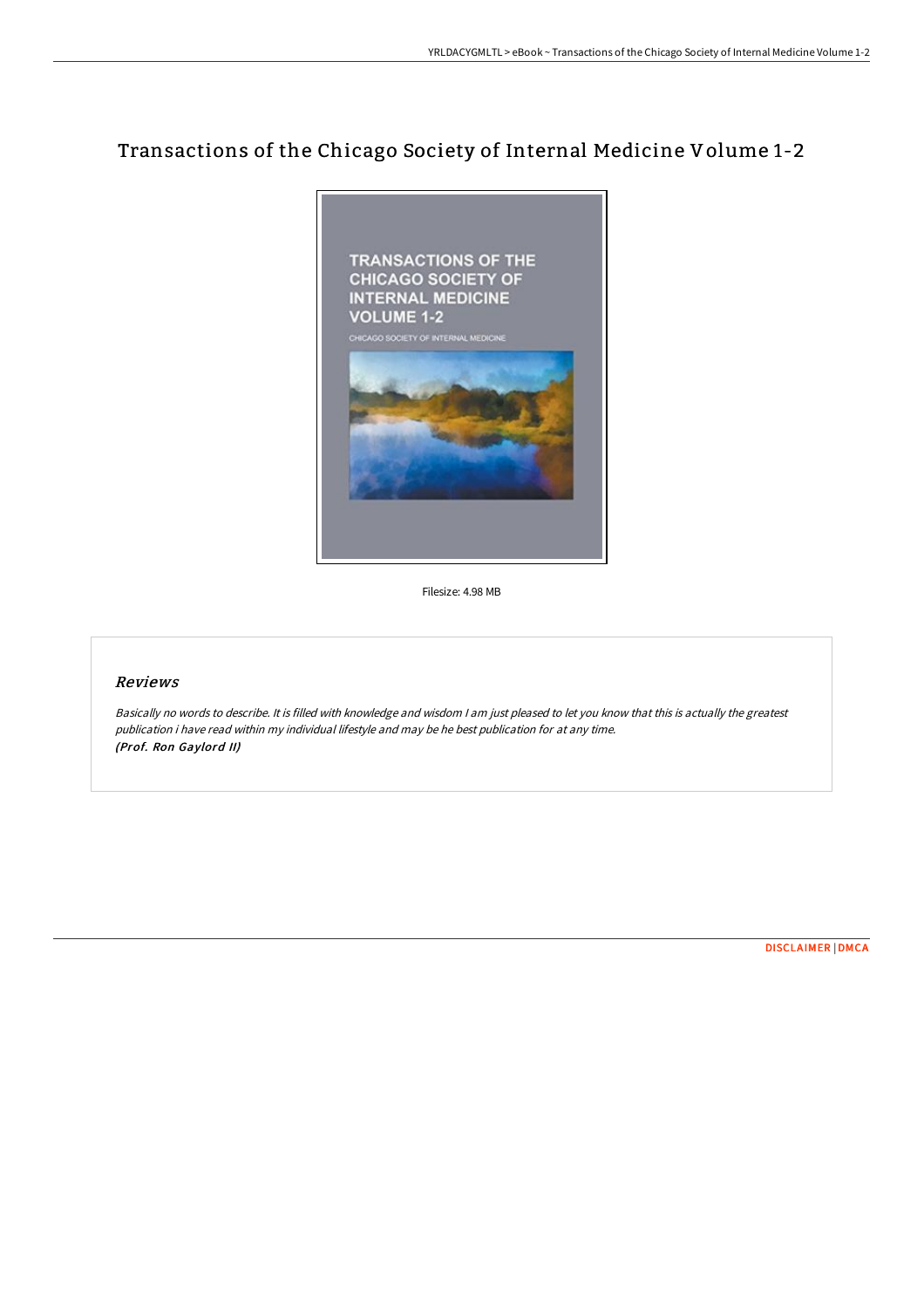## TRANSACTIONS OF THE CHICAGO SOCIETY OF INTERNAL MEDICINE VOLUME 1-2



Rarebooksclub.com, United States, 2013. Paperback. Book Condition: New. 246 x 189 mm. Language: English . Brand New Book \*\*\*\*\* Print on Demand \*\*\*\*\*.This historic book may have numerous typos and missing text. Purchasers can usually download a free scanned copy of the original book (without typos) from the publisher. Not indexed. Not illustrated. 1917 edition. Excerpt: .metastatic medullary foci, but from lymphocytes, without an intermediate stage such as the myelocyte. In this case the eosinophilic granules are presumed to originate from.disintegrated hemoglobin, a view especially championed by Weiden reich. Though these conceptions apparently have little in their favor, they harmonize well with certain conditions obtaining in the case presented. Thus the eosinophils have been most numerous at the times when the lymphocytes were relatively few. Furthermore, as pointed out by Weidenreich, the eosinophils are likely to be increased when there is a diminution in the erythrocytes and evidence of an augmented destruction of the red cells.--Published in Bull. Johns Hopkins Hosp, 1916, 27. NINTH MEETING. FEBRUARY 28, 1918 A CASE OF GENERALIZED TUBERCULOUS ADENITIS RESEMBLING HODGKIN S DISEASE; RECOVERY CHARLES SPENCER WILLIAMSON THE synopsis of this case is as follows: A trained nurse, 26 years old, always in the most robust health, was taken sick suddenly on May 25 with high fever, 102-103; slow pulse, 88-96; respirations, 22-24. Physical examination negative in every way except for one small gland at the angle of the jaw and very slight epigastric discomfort. Von Pirquet reaction negative on two occasions. The spleen not palpable. Many leukocyte counts varying between 6,000 and 9,000; differential count, polymorphonuclears, 68 per cent.; small mononuclears, 27 per cent. Blood cultures negative. During the second week the epigastric pain increased and a small tumor mass the size of a hen s egg was felt to the left of the...

R Read [Transactions](http://digilib.live/transactions-of-the-chicago-society-of-internal-.html) of the Chicago Society of Internal Medicine Volume 1-2 Online E Download PDF [Transactions](http://digilib.live/transactions-of-the-chicago-society-of-internal-.html) of the Chicago Society of Internal Medicine Volume 1-2